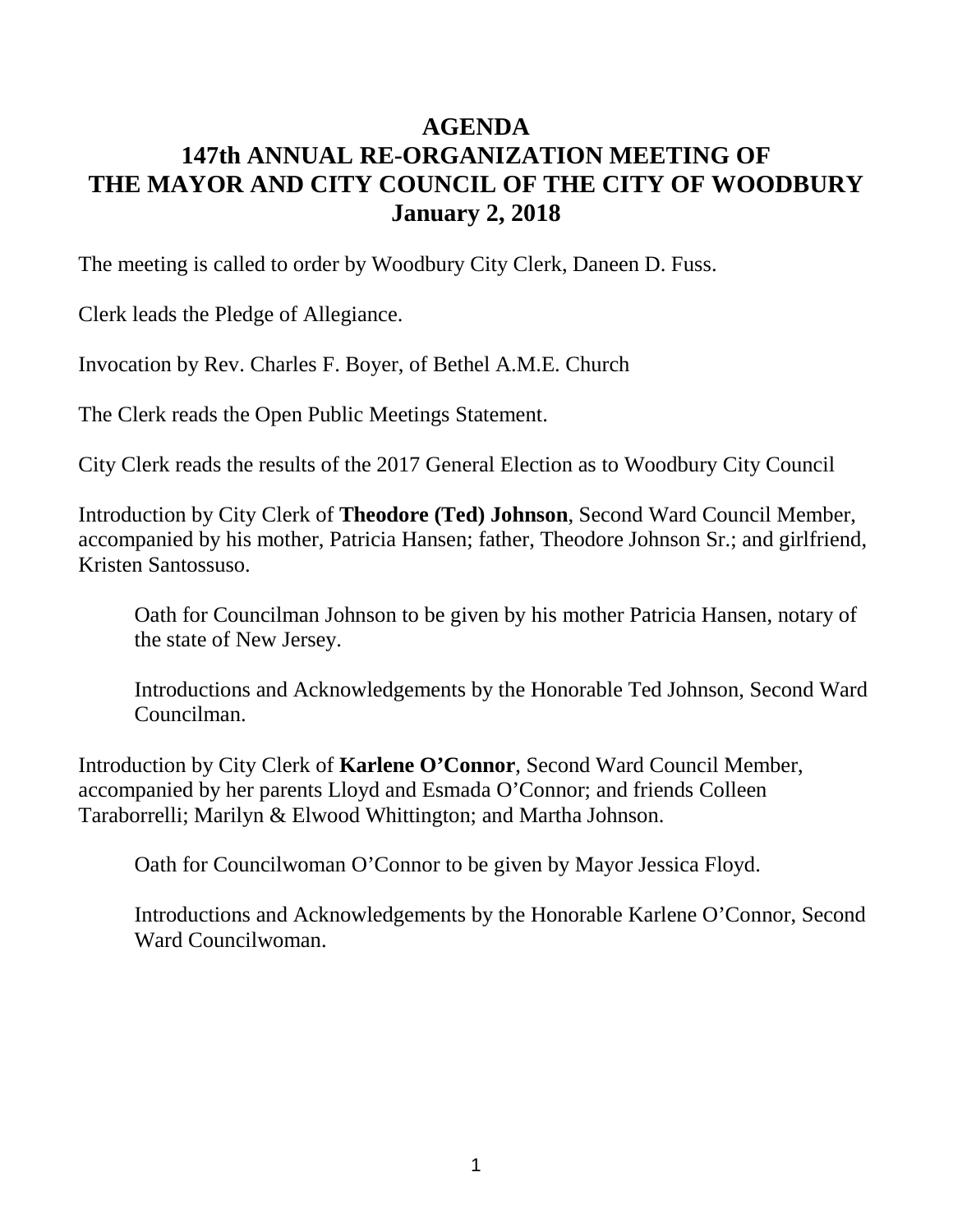Introduction by City Clerk of **Ken McIlvaine**, Third Ward Council Member, accompanied by his Wife, Wanda McIlvaine; Mother in law, Phyllis Budd; and Father in law, Herb Budd

Oath for Councilman McIlvaine to be given by Freeholder Dan Christy.

Introductions and Acknowledgements by the Honorable Ken McIlvaine, Third Ward Councilman.

Introduction by City Clerk of **Donna Miller**, First Ward Council Member, accompanied by her husband, Thomas R. Wuersig; son, Cliff Miller, and his children Nile, CJ and Coan.

Oath for Councilwoman Miller to be given by Freeholder Jim Jefferson.

Introductions and Acknowledgements by the Honorable Donna Miller, First Ward Councilwoman.

Roll Call by the City Clerk: Councilmembers: Danielle Carter, William Fleming, Ted Johnson, Ken McIlvaine, Donna Miller, Karlene O'Connor, Tracey Parker, David Swanson, Heather Tierney, Mayor Jessica Floyd.

Clerk calls for Nomination of Council President and vote. Introduction and swearing in of Council President Tracey Parker by Gloucester County Sheriff, Carmel M. Morina

## **COUNCIL PRESIDENT INTRODUCES HONORED GUESTS**

President of Council delivers annual message.

Council members provide annual thoughts and messages, as desired.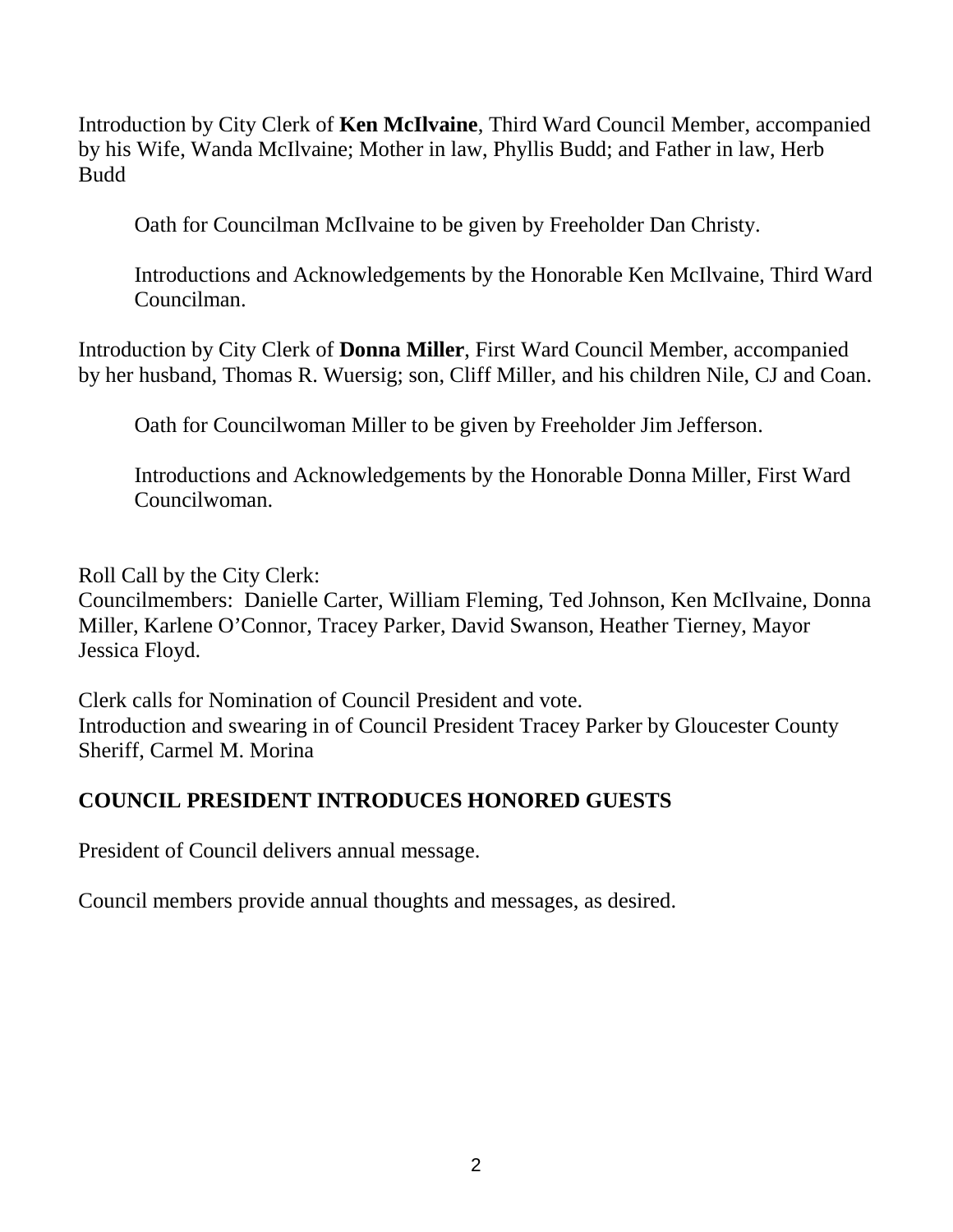## **RESOLUTIONS**

(If there are no objections, Resolutions No. 18-01 through Resolutions No. 18-43 and motion to pay listed vouchers will be offered as a consent agenda for Council's consideration.)

**RESOLUTION NO. 18-01** RESOLUTION OF THE MAYOR AND COUNCIL OF THE CITY OF WOODBURY RATIFYING AND CONFIRMING MOTION FIXING TIME OF THE ANNUAL MEETING OF THE MAYOR AND CITY COUNCIL FOR THE YEAR 2018

**RESOLUTION NO. 18-02** RESOLUTION OF THE MAYOR AND COUNCIL OF THE CITY OF WOODBURY RATIFYING AND CONFIRMING THE RULES AND REGULATIONS FOR THE YEAR 2018

**RESOLUTION NO. 18-03** RESOLUTION OF THE MAYOR AND COUNCIL OF THE CITY OF WOODBURY DESIGNATING A PRESIDENT "PRO TEMPORE" OF THE CITY COUNCIL WITH FULL AUTHORITY TO ACT IN ALL MATTERS AS THE PRESIDENT DURING PERIODS OF ABSENCE FROM THE CITY OF PRESIDENT TRACEY PARKER {William Fleming}

**RESOLUTION NO. 18-04** RESOLUTION OF THE MAYOR AND COUNCIL OF THE CITY OF WOODBURY ADOPTING A TEMPORARY BUDGET

**RESOLUTION NO. 18-05** RESOLUTION OF THE MAYOR AND COUNCIL OF THE CITY OF WOODBURY ESTABLISHING THE SCHEDULE OF REGULAR MEETINGS OF CITY COUNCIL FOR THE LEGISLATIVE YEAR 2018

**RESOLUTION NO. 18-06** RESOLUTION OF THE MAYOR AND COUNCIL OF THE CITY OF WOODBURY FIXING THE SUM TO BE CHARGED FOR NOTICE OF PUBLIC MEETINGS

**RESOLUTION NO. 18-07** RESOLUTION OF THE MAYOR AND COUNCIL OF THE CITY OF WOODBURY DESIGNATING DEPOSITORIES FOR FUNDS {Fulton Bank of New Jersey, Capital Bank, and South Jersey Federal Credit Union}

**RESOLUTION NO. 18-08** RESOLUTION OF THE MAYOR AND COUNCIL OF THE CITY OF WOODBURY DESIGNATING THE SOUTH JERSEY TIMES AND THE COURIER POST AS THE OFFICIAL NEWSPAPERS FOR NOTICES OF PUBLIC **MEETINGS**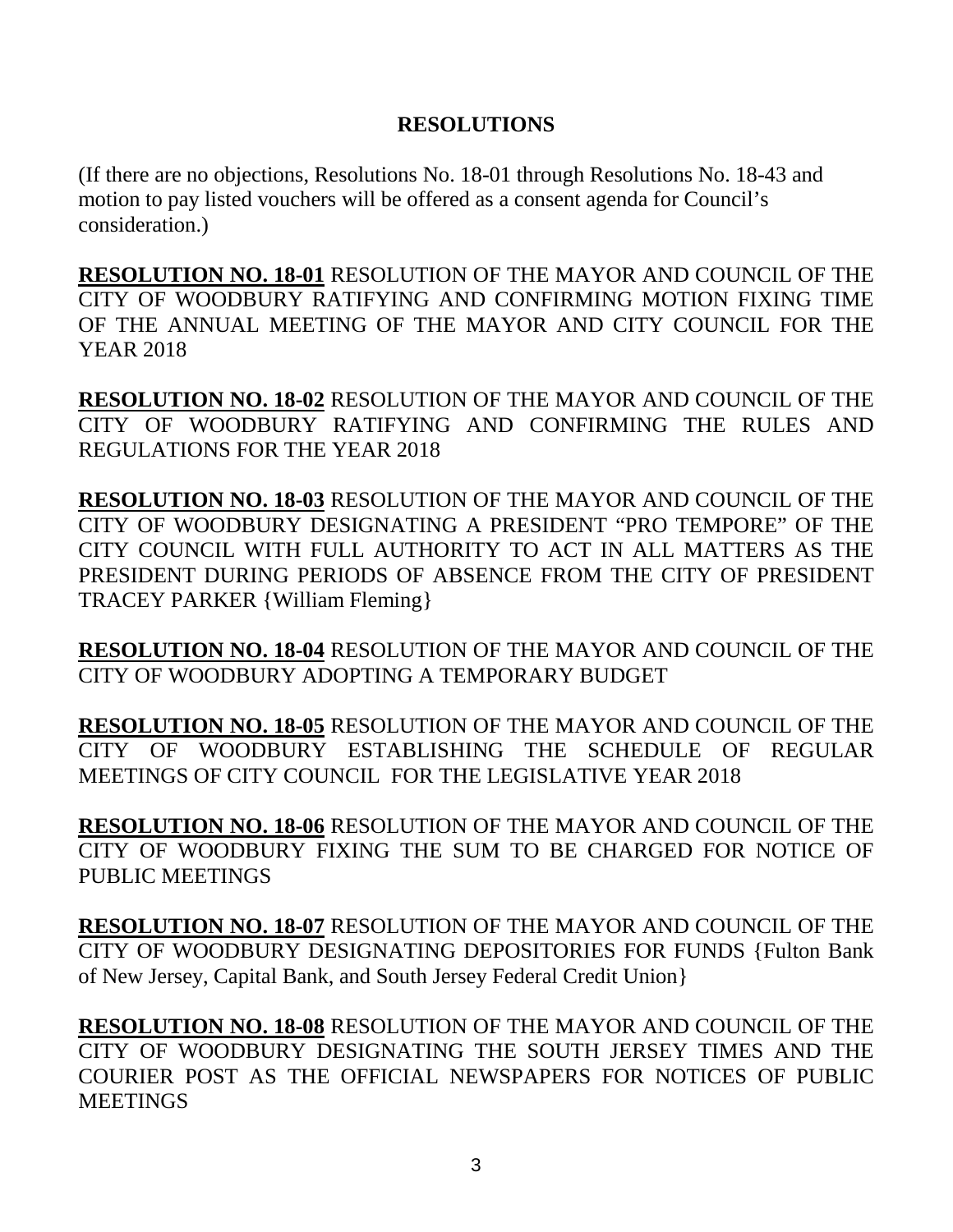**RESOLUTION NO. 18-09** RESOLUTION OF THE MAYOR AND COUNCIL OF THE CITY OF WOODBURY APPOINTING TAX SEARCH OFFICER {Theresa Mulvenna}

**RESOLUTION NO. 18-10** RESOLUTION OF THE MAYOR AND COUNCIL OF THE CITY OF WOODBURY APPOINTING GRANT COORDINATOR AND GRANT TREASURER {Robert Law}

**RESOLUTION NO. 18-11** RESOLUTION OF THE MAYOR AND COUNCIL OF THE CITY OF WOODBURY APPOINTING SIGNATORIES FOR BANKING INSTITUTIONS {Robert Law, Jessica Floyd, Theresa Mulvenna}

**RESOLUTION NO. 18-12** RESOLUTION OF THE MAYOR AND COUNCIL OF THE CITY OF WOODBURY APPOINTING HOUSING INSPECTORS {Stephanie Petersen and John Leech}

**RESOLUTION NO. 18-39** RESOLUTION OF THE MAYOR AND COUNCIL OF THE CITY OF WOODBURY APPOINTING AN ASSISTANT BUILDING INSPECTOR {John Leech}

**RESOLUTION NO. 18-14** RESOLUTION OF THE MAYOR AND COUNCIL OF THE CITY OF WOODBURY APPOINTING COUNCILPERSON TO THE PLANNING / ZONING BOARD {William Fleming}

**RESOLUTION NO. 18-15** RESOLUTION OF THE MAYOR AND COUNCIL OF THE CITY OF WOODBURY DESIGNATING A DIRECTOR FOR THE WOODBURY PUBLIC LIBRARY {Michelle Yeager}

**RESOLUTION NO. 18-16** RESOLUTION OF THE MAYOR AND COUNCIL OF THE CITY OF WOODBURY APPOINTING ASSISTANT MUNICIPAL FINANCE OFFICERS {Marion Harris and Joy Dreyer}

**RESOLUTION NO. 18-17** RESOLUTION OF THE MAYOR AND COUNCIL OF THE CITY OF WOODBURY APPOINTING PLANNING/ZONING BOARD ADMINISTRATOR {John Leech}

**RESOLUTION NO. 18-18** RESOLUTION OF THE MAYOR AND COUNCIL OF THE CITY OF WOODBURY APPOINTING A ZONING OFFICER {John Leech}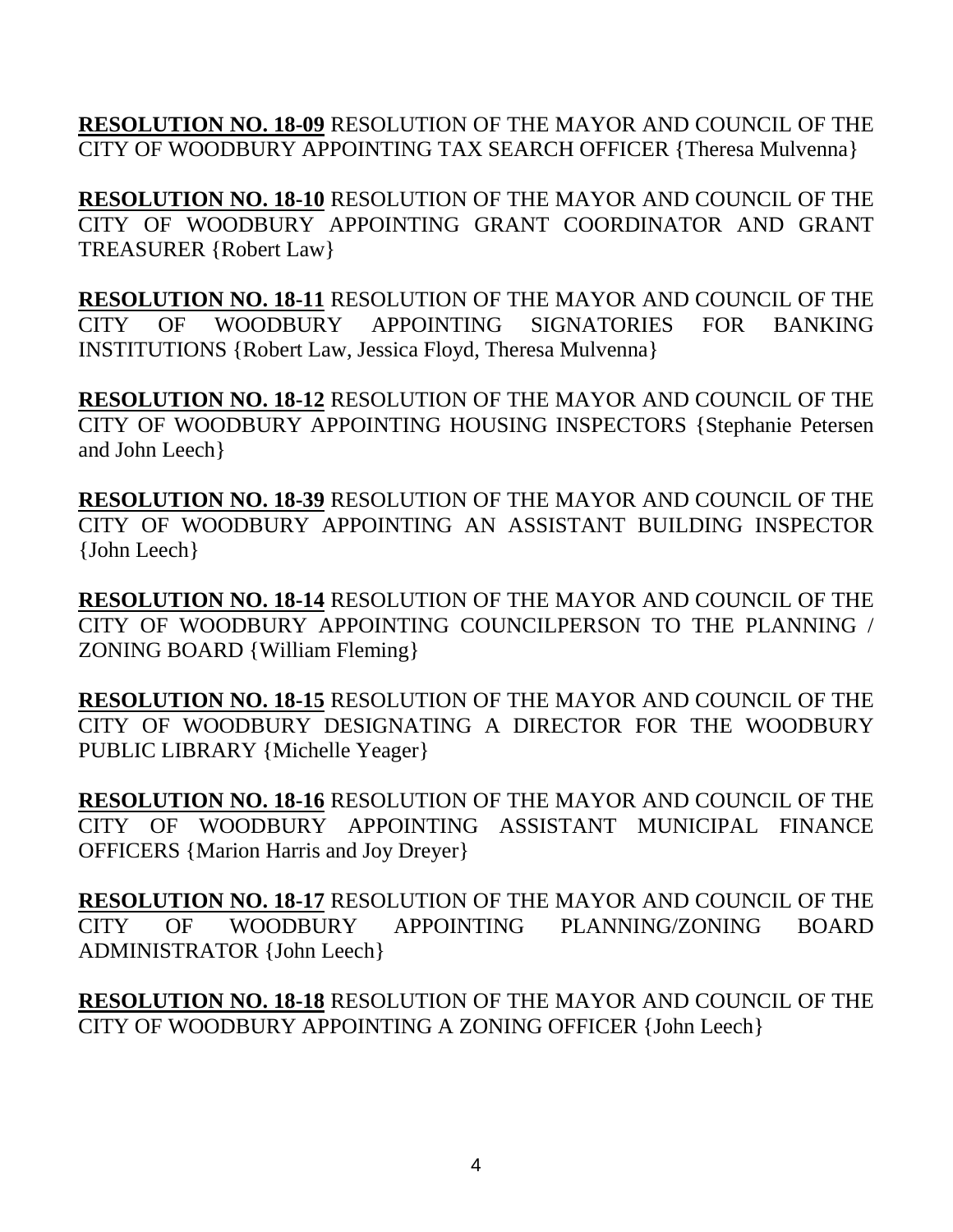**RESOLUTION NO. 18-19** RESOLUTION OF THE MAYOR AND COUNCIL OF THE CITY OF WOODBURY FIXING INTEREST RATE FOR DELINQUENCY IN PAYMENT OF TAXES AND/OR WATER AND SEWER BILLINGS AND FIXING THE RATE OF INTEREST TO BE CHARGED ON ASSESSMENT INSTALLMENTS

**RESOLUTION NO. 18-20** RESOLUTION OF THE MAYOR AND COUNCIL OF THE CITY OF WOODBURY APPOINTING FUND COMMISSIONER FOR THE MUNICIPAL JOINT INSURANCE FUND {Robert Law}

**RESOLUTION NO. 18-21** RESOLUTION OF THE MAYOR AND COUNCIL OF THE CITY OF WOODBURY APPOINTING A 9-1-1 COORDINATOR {Joseph Buono}

**RESOLUTION NO. 18-22** RESOLUTION OF THE MAYOR AND COUNCIL OF THE CITY OF WOODBURY APPOINTING A SAFETY COORDINATOR FOR THE MUNICIPAL JOINT INSURANCE FUND {Kelli Marro}

**RESOLUTION NO. 18-23** RESOLUTION OF THE MAYOR AND COUNCIL OF THE CITY OF WOODBURY TO ADOPT A CASH MANAGEMENT PLAN AND INTERNAL CONTROL PROCEDURES

**RESOLUTION NO. 18-24** RESOLUTION OF THE MAYOR AND COUNCIL OF THE CITY OF WOODBURY APPOINTING A SOLICITOR {James Pierson - Angelini, Viniar & Freedman}

**RESOLUTION NO. 18-25** RESOLUTION OF THE MAYOR AND COUNCIL OF THE CITY OF WOODBURY APPOINTING AN AUDITOR {Mike Cesaro - Bowman & Company}

**RESOLUTION NO. 18-26** RESOLUTION OF THE MAYOR AND COUNCIL OF THE CITY OF WOODBURY APPOINTING AN ENGINEER {Paul Brier - Federici & Akin}

**RESOLUTION NO. 18-27** RESOLUTION OF THE MAYOR AND COUNCIL OF THE CITY OF WOODBURY APPOINTING A BOND COUNSEL {Jeffrey Winitsky, ESQ – Parker McCay }

**RESOLUTION NO. 18-28** RESOLUTION OF THE MAYOR AND COUNCIL OF THE CITY OF WOODBURY APPOINTING COMPUTER CONSULTING SERVICES FOR THE WOODBURY POLICE DEPARTMENT {Premier Technology Solutions}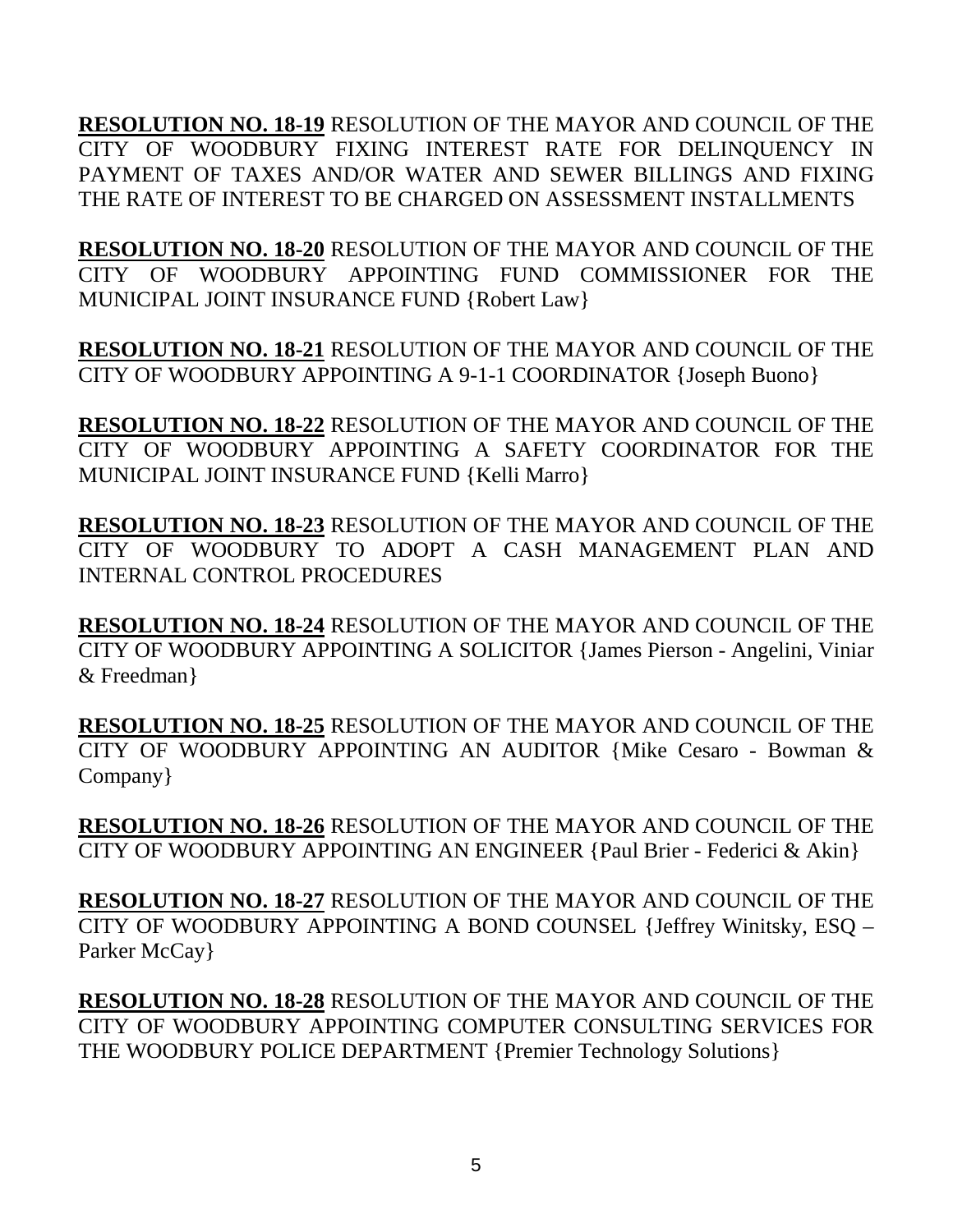**RESOLUTION NO. 18-29** RESOLUTION OF THE MAYOR AND THE COUNCIL OF THE CITY OF WOODBURY APPOINTING A COMPUTER CONSULTANT FOR VARIOUS MUNICIPAL DEPARTMENTS {Steven Crowley - Woodbury Public School District }

**RESOLUTION NO. 18-30** RESOLUTION OF THE MAYOR AND THE COUNCIL OF THE CITY OF WOODBURY APPOINTING A LABOR COUNSEL {Christine O'Hearn - Brown & Connery}

**RESOLUTION NO. 18-31** RESOLUTION OF THE MAYOR AND COUNCIL OF THE CITY OF WOODBURY APPOINTING INSURANCE AGENT FOR THE CITY OF WOODBURY AND RISK MANAGEMENT CONSULTANT FOR THE GLOUCESTER, SALEM AND CUMBERLAND COUNTY MUNICIPAL JOINT INSURANCE FUND {Chris Powell - Hardenbergh Insurance}

**RESOLUTION NO. 18-32** RESOLUTION OF THE MAYOR AND COUNCIL OF THE CITY OF WOODBURY APPOINTING A REDEVELOPMENT PLANNER {Bob Melvin – Group Melvin Design}

**RESOLUTION NO. 18-33** RESOLUTION OF THE MAYOR AND COUNCIL OF THE CITY OF WOODBURY DESIGNATING A SPECIAL REDEVELOPMENT COUNSEL {Parker McCay}

**RESOLUTION NO. 18-34** RESOLUTION OF THE MAYOR AND COUNCIL OF THE CITY OF WOODBURY APPOINTING A FINANCIAL ADVISOR {Jennifer Edwards – Acacia}

**RESOLUTION NO.18-35** RESOLUTION OF THE MAYOR AND COUNCIL OF THE CITY OF WOODBURY APPOINTING MEMBERS TO THE EAST GREENWICH JOINT MUNICIPAL COURT COMMITTEE {David Swanson and Robert Law}

**RESOLUTION NO. 18-36** RESOLUTION OF THE MAYOR AND COUNCIL OF THE CITY OF WOODBURY APPOINTING A GRANT CONSULTANT {Mike Zumpino - Triad Associates}

**RESOLUTION NO. 18-37** RESOLUTION OF THE MAYOR AND COUNCIL OF THE CITY OF WOODBURY ADOPTING THE CITY'S EMERGENCY OPERATIONS PLAN